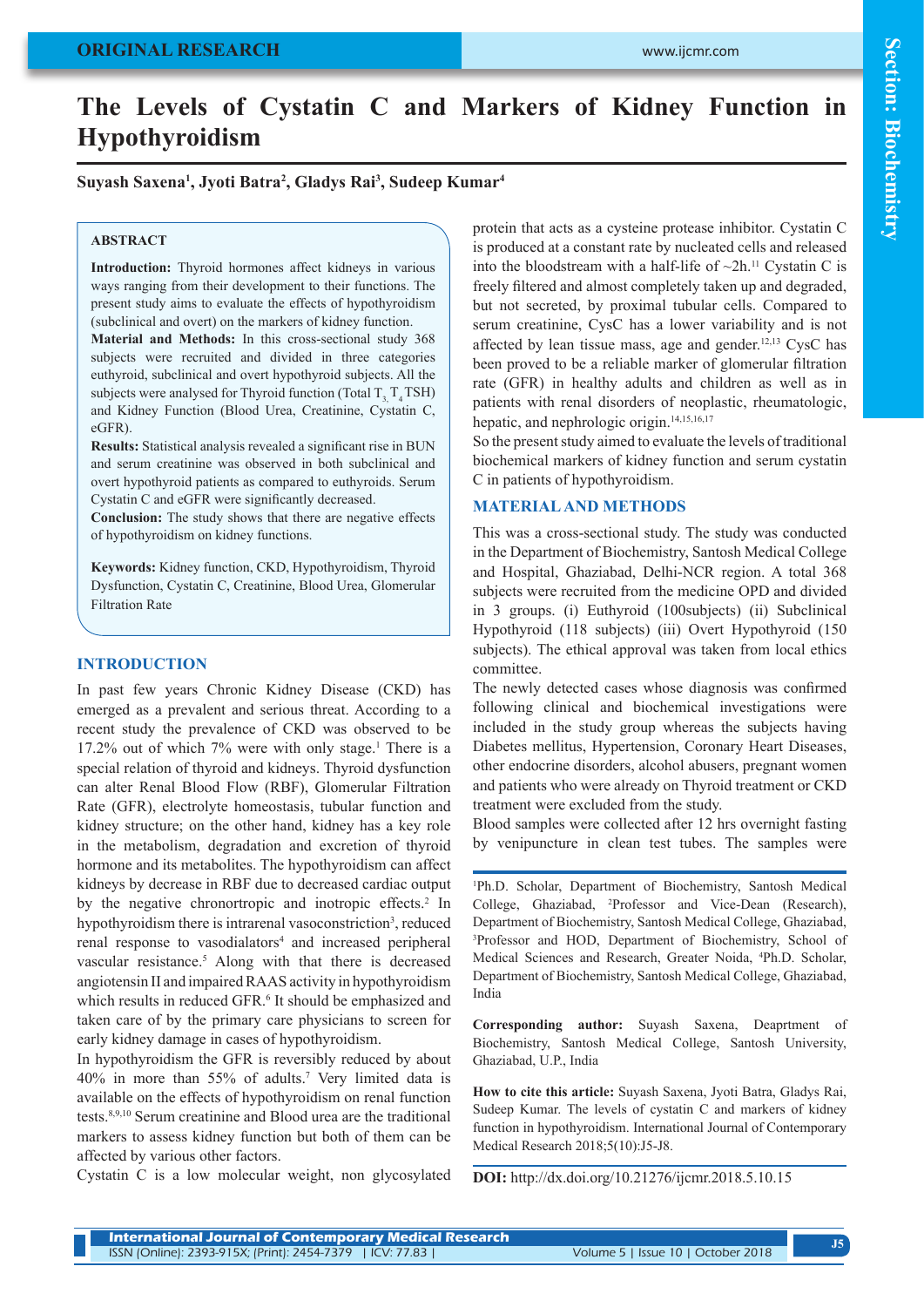centrifuged for 15 minutes at 2500 rpm and aliquots of serum were used to analyze different parameters.

Following Biochemical parameters were analyzed in the study group:

Serum T3 and T4 were performed using competitive ELISA technique and serum TSH was performed using sandwich ELISA technique using the reagent kit by Monobind, Lake forest, USA

Serum urea was analyzed by enzymatic urease glutamate dehydrogenase method using the reagent kit by Erba diagnostics Mannheim Germany.

Creatinine was analyzed by modified Jaffe's method using the reagent kit by Autospan liquid gold creatinine (Aarkay healthcare, India).

Cystatin c was analysed by quantitative turbidimetric immunoassay using the reagent kit by Quantia Cystatin C(Tulip Diagnostics, India)

eGFR was calculated by Cock-croft Gault Formula

### **STATISTICAL ANALYSIS**

All the data is shown as mean and standard deviation. The difference between groups was compared by Student's t Test. The correlation between different parameters for thyroid and kidney function was analyzed by Pearson's correlation coefficient.

#### **RESULTS**

The level of TSH in euthyroids was  $2.55\mu$ IU/ml  $\pm$  1.14. As compared to euthyroids there is a significant rise in the levels of TSH in subclinical hypothyroids( $15.24\mu$ IU/ml  $\pm$  4.51) and overt hypothyroids  $(36.29 \mu IU/ml \pm 12.1)$ ; however there was a significant decrease in the level of  $T<sub>3</sub>$  in subclinical hypothyroids( $0.88$ ng/ml  $\pm$  0.30) and overt Hypothyroids  $(0.38$ ng/ml  $\pm$  0.15) as compared to euthyroids  $(1.02$ ng/ml  $\pm$ 0.12) (Table 1).

The level of  $T_4$  in euthyroids was  $8.04\mu$ g/dl  $\pm$  1.9. As compared to euthyroids there is a significant decrease in the levels of  $T_4$  in subclinical hypothyroids(7.33 $\mu$ g/dl  $\pm$  1.87) and overt Hypothyroids  $(2.81\mu\text{g}/\text{d}l \pm 1.05)$  (Table 1). The markers of kidney function like Blood Urea and Serum Creatnine were found to be also statistically significantly increased in both Subclinical hypothyroids and overt hypothyroid patients as compared to euthyroids. There was an increase of 31.41% in blood urea and 74.71% increase in the level serum creatinine in case of overt hypothyroidism from euthyroids(Table 1).

Similarly there was a statistically significant decrease in serum Cystatin C in both Subclinical hypothyroids  $(0.65mg/L \pm 0.21)$  and overt hypothyroid patients  $(0.39mg/L)$  $\pm$  0.12) as compared to euthyroids (0.83 mg/L  $\pm$  0.0.19) (Table 1).

The eGFR of all the patients, calculated by Cock-croft Gault formula was analysed statistically and a significant fall was observed in both subclinical and overt hypothyroidism as compared to euthyroids.

All the parameters of kidney function were compared with markers of thyroid function for any statistical correlation. In Subclinical hypothyroidism and overt hypothroidism there was a significant positive correlation found between TSH and serum creatinine along with eGFR. Serum Cystatin C was found to be reduced significantly showing a negative correlation with TSH. Blood urea and  $T<sub>3</sub>$  in overt hypothyroidism were found to be negatively correlated. None of the other markers were found correlated statistically.

| <b>Parameters</b>                                                                                                       | Euthyroid (1)     | <b>Subclinical</b><br>Hypothyroid (2) | Two sample t<br>test with p value<br>$(1)$ Vs $(2)$ | Overt<br>Hypothyroid (3) | Two sample t<br>test with p value<br>$1 \text{ vs } 3$ |  |  |  |
|-------------------------------------------------------------------------------------------------------------------------|-------------------|---------------------------------------|-----------------------------------------------------|--------------------------|--------------------------------------------------------|--|--|--|
| T, (ng/ml)                                                                                                              | $1.02 \pm 0.12$   | $0.88 \pm 0.30$                       | (P>0.05)                                            | $0.38 \pm 0.15$          | $(P < 0.0001)*$                                        |  |  |  |
| $T_a(\mu g/dl)$                                                                                                         | $8.04 \pm 1.9$    | $7.33 \pm 1.87$                       | $(P<0.05)$ **                                       | $2.81 \pm 1.05$          | $(P < 0.0001)*$                                        |  |  |  |
| $TSH$ ( $\mu$ IU/ml)                                                                                                    | $2.55 \pm 1.14$   | $15.24 \pm 4.51$                      | $(P<0.0001)*$                                       | $36.29 \pm 12.1$         | $(P < 0.0001)*$                                        |  |  |  |
| Blood Urea (mg/dl)                                                                                                      | $19.99 \pm 5.38$  | $20.45 \pm 4.84$                      | (P > 0.05)                                          | $26.87 \pm 5.50$         | $(P < 0.0001)*$                                        |  |  |  |
| Creatinine (mg/dl)                                                                                                      | $0.87 \pm 0.25$   | $1.09 \pm 0.36$                       | $(P < 0.05)$ **                                     | $1.52 \pm 0.30$          | $(P < 0.0001)*$                                        |  |  |  |
| Cystatin C $(mg/L)$                                                                                                     | $0.83 \pm 0.19$   | $0.65 \pm 0.21$                       | $(P < 0.0001)*$                                     | $0.39 \pm 0.12$          | $(P < 0.0001)*$                                        |  |  |  |
| $eGFR$ (ml/min)                                                                                                         | $97.97 \pm 25.92$ | $80.11 \pm 28.11$                     | $(P<0.0001)*$                                       | $54.97 \pm 16.53$        | $(P < 0.0001)*$                                        |  |  |  |
| T3=Tri idothyronine, T4=Thyroxine, eGFR= Estimated Glomerular filtration rate, P<0.05,P<0.001= significant result       |                   |                                       |                                                     |                          |                                                        |  |  |  |
| Table-1: Level of different biochemical parameters in euthyroid, subclinical hypothyroid and overt hypothyroid patients |                   |                                       |                                                     |                          |                                                        |  |  |  |

| <b>Parameters</b>                                                                                   |                        | <b>Blood Urea</b> | <b>Creatinine</b> | <b>Cystatin C</b> | $e$ GFR       |  |
|-----------------------------------------------------------------------------------------------------|------------------------|-------------------|-------------------|-------------------|---------------|--|
| $T_{3}$                                                                                             | Euthyroid              | $r = -0.0553$     | $r = -0.0074$     | $r=0.0563$        | $r=0.0774$    |  |
|                                                                                                     | Subclinical hypothyoid | $r=-0.0479$       | $r = -0.1429$     | $r = -0.1539$     | $r=0.1059$    |  |
|                                                                                                     | Overt hypothyroid      | $r=0.2807*$       | $r=0.0924$        | $r=0.1131$        | $r = -0.0729$ |  |
| $T_{4}$                                                                                             | Euthyroid              | $r = -0.0232$     | $r=0.082$         | $r=0.1594$        | $r = -0.1451$ |  |
|                                                                                                     | Subclinical hypothyoid | $r=0.1468$        | $r=0.0368$        | $r=0.0551$        | $r = -0.0518$ |  |
|                                                                                                     | Overt hypothyroid      | $r=0.1877$        | $r=0.1179$        | $r=0.1284$        | $r = -0.1497$ |  |
| <b>TSH</b>                                                                                          | Euthyroid              | $r=0.2750*$       | $r=0.0329$        | $r=0.0548$        | $r=0.0137$    |  |
|                                                                                                     | Subclinical hypothyoid | $r=0.1084$        | $r=0.2645*$       | $r=0.3877*$       | $r=0.2736*$   |  |
|                                                                                                     | Overt hypothyroid      | $r=0.1340$        | $r=0.2599*$       | $r=0.2188*$       | $r=0.4273*$   |  |
| $* = P < 0.05$ , Significant Result                                                                 |                        |                   |                   |                   |               |  |
| Table-2: Correlation between the markers of Thyroid and Kidney Function in different thyroid states |                        |                   |                   |                   |               |  |

**International Journal of Contemporary Medical Research**  Volume 5 | Issue 10 | October 2018 | ICV: 77.83 | ISSN (Online): 2393-915X; (Print): 2454-7379 **J6**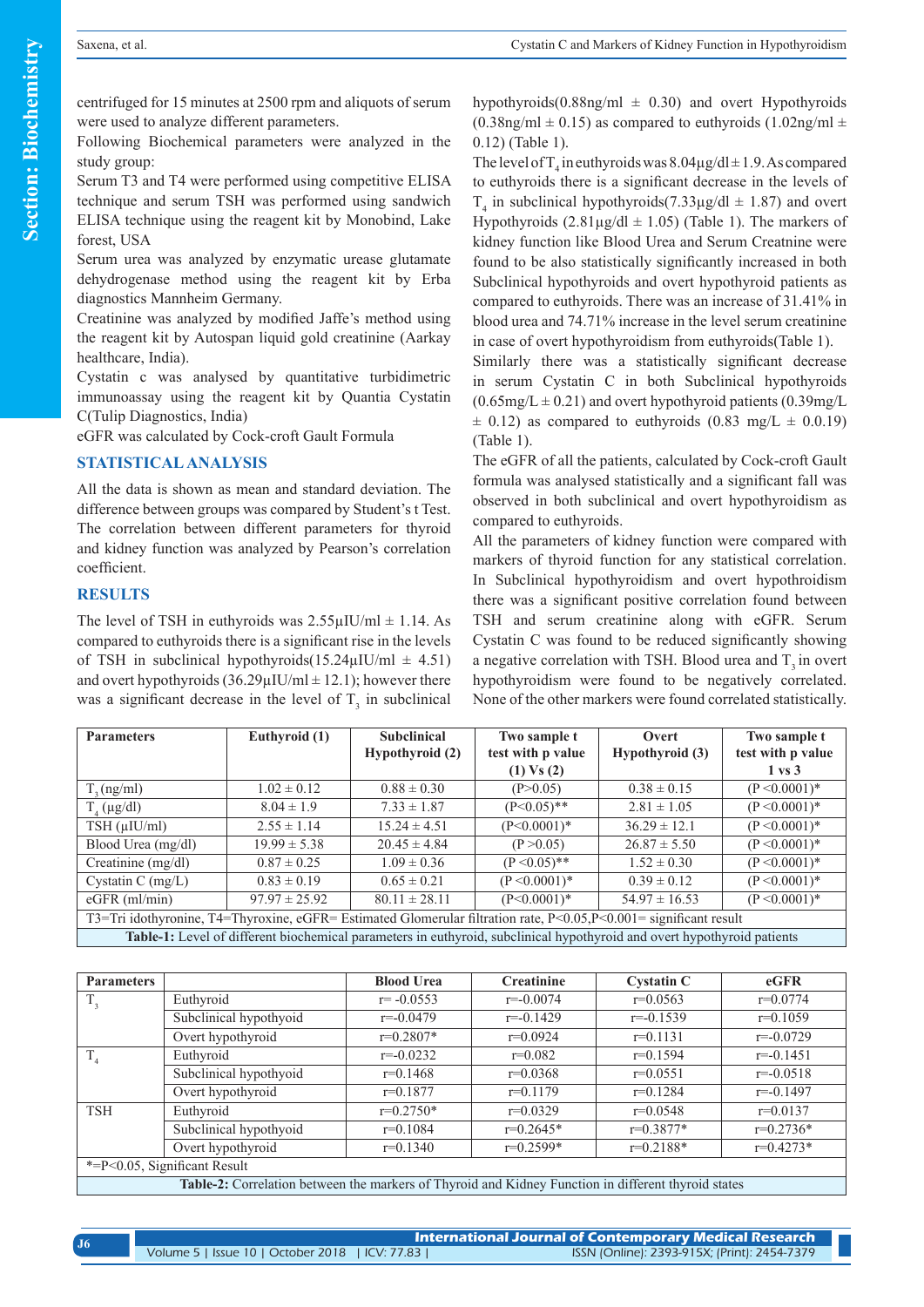## **DISCUSSION**

The aim of present study was to evaluate the consequence of subclinical hypothyroidism and overt hypothyroidism on markers of kidney function and to compare them with euthyroids.

The study shows that there is a significant rise in the levels of serum creatinine and blood urea in both the groups i.e. subclinical and overt hypothyroidism. When compared with euthyroids, all these changes were statistically significant. Similar results of increase in serum creatinine have been reported in some previous studies also.9,10,18,19 A study reports that infants with congenital hypothyroidism show higher creatinine level in proportion to the severity of hypothyroidism.<sup>20</sup> The increase in creatinine and urea may be due to decrease in GFR, myopathies and rhabdomyolosis. The downfall in GFR is found in our study also. The decrease in GFR results from decrease in cardiac output, intrarenal vasoconstriction<sup>4</sup>, reduced renal response to vasodialators<sup>5</sup> and increased peripheral vascular resistance.<sup>6</sup> The study shows that the levels of serum cystatin C were significantly decreased in both groups i.e. subclinical and overt hypothyroidism. It was speculated before that in hypothyroidism, there is decreased production of cystatin C in the nucleated cells due to decreased cellular metabolism. But in our view, since after glomerular filtration, Cystatin C is completely reabsorbed in proximal tubule and is catabolised there. The reduction in overall reabsorbing capacity of the renal tubules in hypothyroidism<sup>21,22,23</sup>, leads to no absorption in proximal tubules and results in the secretion of cystatin C through urine. This can be the plausible cause of decrease in the level of cystatin C in hypothyroidism. It shows that hypothyroidism can have negative effects on kidney function. Knowledge of association between change in biomarkers of kidney function and hypothyroidism is very important for clinicians. This would help the clinicians in better treatment of hypothyroidism and its deleterious on kidneys. The assessment of kidney function should be done routinely in the patients of hypothyroidism.

## **CONCLUSION**

By the results of our study, it can be concluded that there is some relation in progression of hypothyroidism and the deterioration in kidney function. Some studies have given the possible reasons like thickening of basement membrane in kidney, decreased renal blood flow and generalized hypodynamic state of circulatory system. But the exact mechanism behind hypothyroidism and its negative effect on kidney is yet to be established and this leads to various questions for the further studies in future. As the prevalence of chronic kidney disease increases, all cases of hypothyroidism should be routinely screened for deteriorating kidney functions, which will help the clinicians in better management of kidney dysfunction.

## **REFERENCES**

1. Singh et al. Epidemiology and risk factors of chronic kidney disease in India- results from the SEEK (Screening and early evaluation of kidney disease) study. BMC Nephrology 2013;14:114

- 2. Crowley WF Jr, Ridgway EC, Bough EW, Francis GS, Daniels GH, Kourides IA, et al. Noninvasive evaluation of cardiac function in hypothyroidism. Response to gradual thyroxine replacement. N Engl J Med 1977;296:1-6.
- 3. Singer MA. Of mice and men and elephants: Metabolic rate sets glomerular filtration rate. Am J Kidney Dis 2001;37:164-78.
- 4. Klein I, Ojamaa K. Thyroid hormone and the cardiovascular system. N Engl J Med 2001;344:501-9.
- 5. Diekman MJ, Harms MP, Endert E, Wieling W, Wiersinga WM. Endocrine factors related to changes in total peripheral vascular resistance after treatment of thyrotoxic and hypothyroid patients. Eur J Endocrinol 2001;144:339-46.
- 6. Asmah BJ, Wan Nazaimoon WM, Norazmi K, Tan TT, Khalid BA. Plasma renin and aldosterone in thyroid diseases. Horm Metab Res 1997;29:580-3.
- 7. Montenegro J, Gonzalez O, Saracho R, Aguirre R, Martinez I. Changes in renal function in primary hypothyroidism. Am J Kidney Dis 1996;27:195-8.
- 8. Kreisman SH, Hennessey JV. Consistent reversible elevations of serum creatinine levels in severe hypothyroidism. Arch Intern Med 1999; 159:79-82.
- 9. Tayal Devika, Chawla Ranjana, Arora Sarika, Gupta VK, Sohi JS, Mallika V. Dynamic Changes in Biochemical Markers of Renal Function with Thyroid Status – A Study in Indian Population. Internet Journal of Medical Update 2009;4:36-41.
- 10. Kaur V, Singh K and Verma M, Changes In Biochemical Markers Of Renal Function In Subclinical And Overt Hypothyroidism, International Journal of Bioassays, 2015;4:3799-3802.
- 11. Filler G, Bokenkamp A, Hofmann W, Le Bricon T, Martinez-Bru C, Grubb A. Cystatin C as a marker of GFR-history, indications, and future research. Clin Biochem 2005;38:1–8.
- 12. Keevil BG, Kilpatrick ES, Nichols SP, Maylor PW: Biological variation of cystatinC: Implications for the assessment of glomerular filtration rate. Clin Chem 1998; 44:1535–1539.
- 13. Vinge E, Lindergard B, Nilsson-Ehle P, GrubbA: Relationships among serum cystatin C, serum creatinine, lean tissue mass and glomerular filtration rate in healthy adults. Scand J Clin Lab Inves 1999;59:587–592.
- 14. Galteau MM, Guyon M, Gueguen R, Siest G: Determination of serum cystatinC: Biologica lvariation and reference values. Clin Chem Lab Med 2001; 39:850–857.
- 15. Mangge H, Liebmann P, Tanil H, et al: Cystatin C, an early indicator for incipient renal disease in rheumatoid arthritis. Clin Chim Acta 2000; 300:195–202.
- 16. Stickle D, Cole B, Hock K, et al: Correlation of plasma concentrations of cystatin C and creatinine to inulin clearance in a pediatric population. Clin Chem 44:1334–1338, 1998.
- 17. Woitas RP, Stoffel-Wagner B, Flommersfeld S, et al: Correlation of serum concentrations of cystatin C and creatinine to inulin clearance in liver cirrhosis. Clin